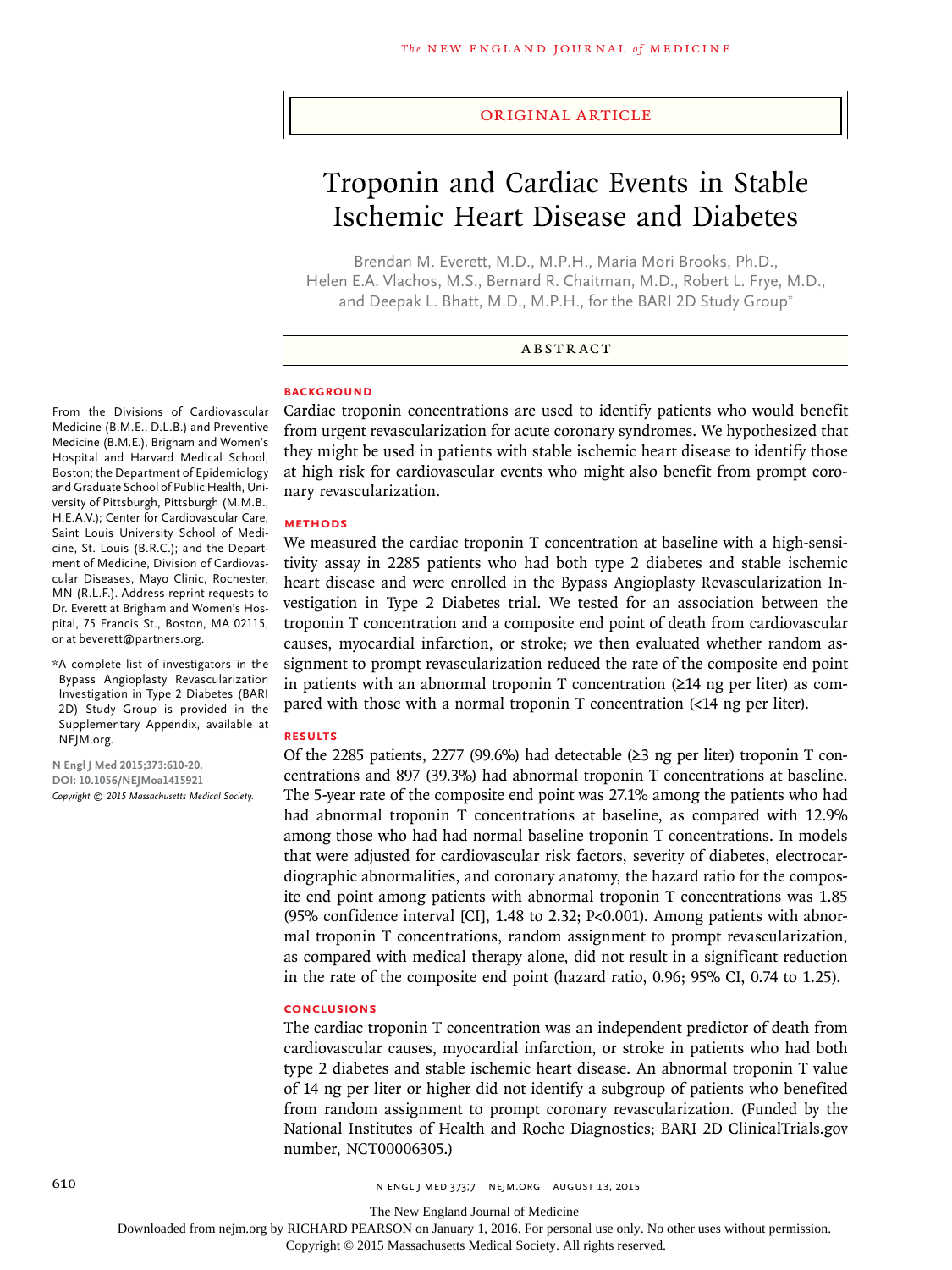**CARDIAC TROPONIN CONCENTRATION IS**<br>the preferred marker of myocardial necrosis.<sup>1</sup> Elevated concentrations of car-<br>diac troponin have a strong association with an the preferred marker of myocardial necrosis.1 Elevated concentrations of caradverse prognosis in patients with acute coronary syndromes and are used to identify patients who are likely to benefit from an early invasive management strategy.2-4 High-sensitivity assays that allow the measurement of very low cardiac troponin levels in patients with stable heart disease are now available for clinical and research use. These low, previously undetectable troponin concentrations have shown strong associations with myocardial infarction, stroke, and death in a variety of primary and secondary prevention populations, including in patients with stable ischemic heart disease.<sup>5-10</sup> We hypothesized that a high-sensitivity cardiac troponin assay might be used to identify a subgroup of patients with both stable ischemic heart disease and diabetes who are at high risk for cardiac events and, furthermore, might predict who would benefit from prompt coronary revascularization. We also hypothesized that coronary revascularization would lower subsequent measurements of circulating troponin concentrations.

To test these hypotheses, we used a high-sensitivity assay to measure cardiac troponin T concentrations at baseline and at the 1-year followup in 2368 patients with both type 2 diabetes and stable ischemic heart disease who underwent randomization to either prompt coronary revascularization plus intensive medical therapy or intensive medical therapy alone in the Bypass Angioplasty Revascularization Investigation in Type 2 Diabetes (BARI 2D) trial.

## Methods

## **Study Population and Design**

The inclusion and exclusion criteria for the BARI 2D trial are described in detail elsewhere. $11$  In brief, starting on January 1, 2001, a total of 2368 patients who had both type 2 diabetes and stable ischemic heart disease with mild or no symptoms of angina were selected as candidates for either percutaneous coronary intervention or coronary-artery bypass grafting and were then randomly assigned to either prompt coronary revascularization plus intensive medical therapy (revascularization group) or intensive medical therapy alone (medical-therapy group). The cur-

rent study is an ancillary study of the BARI 2D trial. All enrolled BARI 2D participants provided written informed consent.

# **Study Oversight**

This study was approved by the Partners Human Research Committee at Brigham and Women's Hospital, Boston. The study was designed by the first, second, and last authors. All the authors collected the data. The initial independent data analysis was conducted by the second and third author. Subsequent interpretation and analyses were conducted by all authors. All authors take responsibility for the accuracy and completeness of the analyses. The first author wrote the first draft of the manuscript; no one who is not an author contributed to the writing of the manuscript. All the authors made the decision to submit the manuscript for publication. The highsensitivity electrochemiluminescence assays used to measure cardiac troponin T concentration were donated by Roche Diagnostics, which had no other role in the study.

#### **Study End Points**

The primary end point of this ancillary study of the BARI 2D trial was a composite of death from cardiovascular causes, nonfatal myocardial infarction, or nonfatal stroke. A core laboratory adjudicated myocardial infarction, and an independent mortality and morbidity committee classified the cause of death. The criteria that were used to adjudicate myocardial infarction and stroke are described elsewhere.<sup>11</sup> Secondary end points of this study were the rates of death from any cause, the individual components of the primary composite outcome, heart failure, and the composite of death from any cause, myocardial infarction, stroke, or heart failure. Details of the ascertainment of heart failure are provided in the Methods section in the Supplementary Appendix, available with the full text of this article at NEJM.org.

## **Laboratory Analysis**

The plasma samples that were obtained at baseline and at the 1-year follow-up were stored at −80°C in the BARI 2D Fibrinolysis Core Laboratory at the University of Vermont. Cardiac troponin T concentration was measured with the use of high-sensitivity electrochemiluminescence assays. According to the manufacturer, the limit of detection of the troponin T assay is 3 ng per liter,

n engl j med 373;7 nejm.org August 13, 2015 611

The New England Journal of Medicine

Downloaded from nejm.org by RICHARD PEARSON on January 1, 2016. For personal use only. No other uses without permission.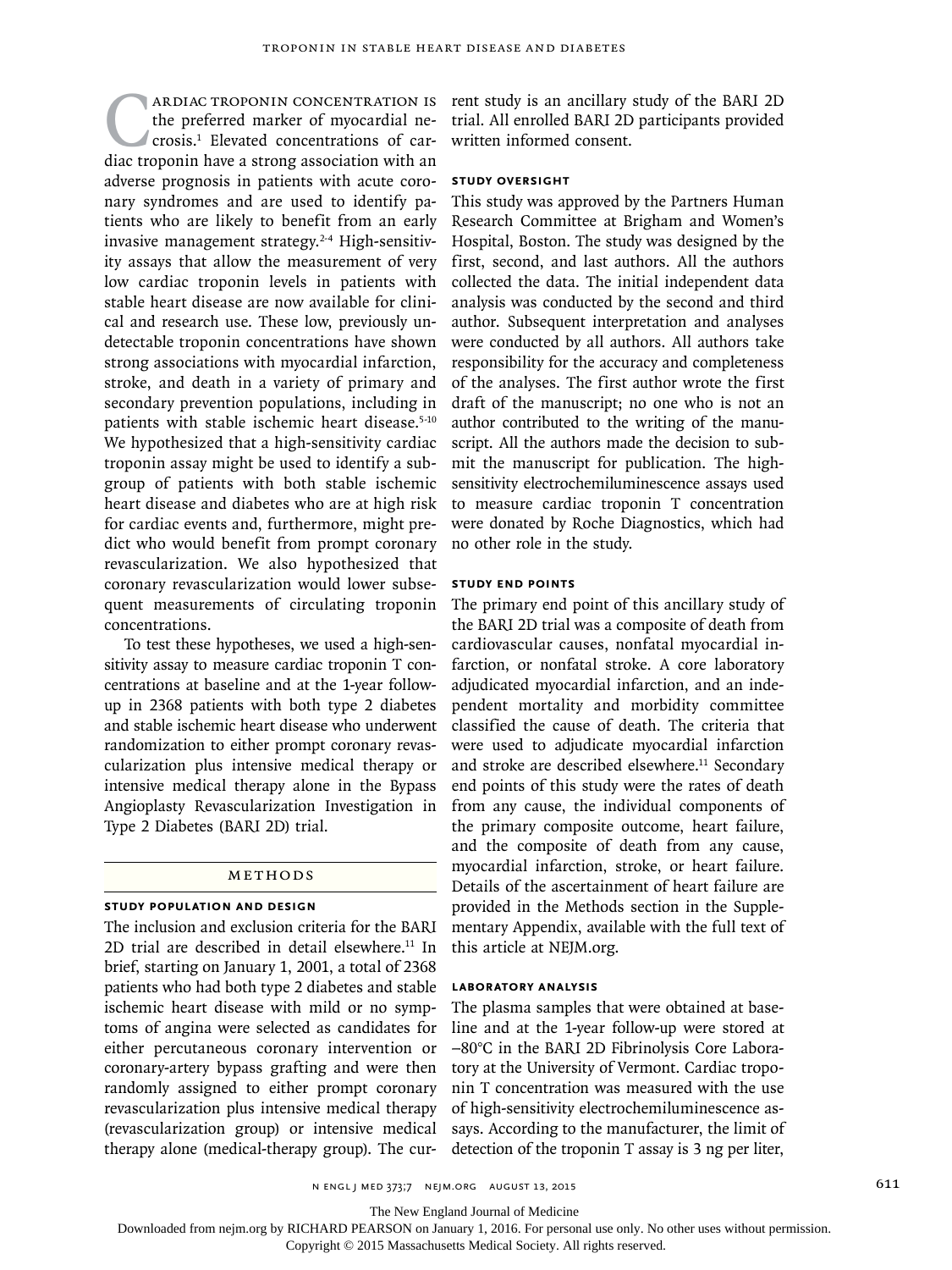and the 99th percentile (upper reference limit) in a healthy population of volunteers is 14 ng per liter. The 10% coefficient of variation is reported to be less than this value. The methods for measuring N-terminal pro–brain natriuretic peptide (NT-proBNP) levels are described in the Methods section in the Supplementary Appendix.

## **Statistical Analysis**

High-sensitivity cardiac troponin T concentrations were categorized as normal (<14 ng per liter) or abnormal (≥14 ng per liter) according to the manufacturer's established upper reference limit. We compared the baseline characteristics of the group with normal troponin T concentrations with those of the group with abnormal troponin T concentrations using the Wilcoxon rank-sum test for continuous variables and the chi-square test for categorical variables. Kaplan–Meier analysis and log-rank statistics were used for betweengroup comparisons of the unadjusted rates of each of the study end points. We constructed Cox proportional-hazards models to estimate the adjusted association between troponin T concentration and the risk of the primary composite end point of death from cardiovascular causes, nonfatal myocardial infarction, or nonfatal stroke, as well as the risks of the secondary end points of death from any cause, heart failure, and the composite of death from any cause, myocardial infarction, stroke, or heart failure. A two-sided P value of less than 0.05 was considered to indicate statistical significance. The approach that was taken to adjust for possible confounding variables is described in the Methods section in the Supplementary Appendix. We tested for evidence of heterogeneity of the effect of random assignment to prompt revascularization among patients with normal baseline troponin T concentrations and those with abnormal baseline troponin T concentrations in a model that included a multiplicative interaction term along with the main-effect terms for revascularization and biomarker category. Sensitivity analyses and the methods for assessing change in troponin T concentrations, along with a landmark analysis involving the 1984 participants with baseline and 1-year follow-up troponin T values, are described in the Methods section in the Supplementary Appendix.

## Results

# **Patients**

Of the 2368 patients enrolled in the BARI 2D trial, 2314 (97.7%) had baseline plasma samples available, and samples from 2285 of those patients (98.7%) were successfully analyzed for troponin T concentration. Of these 2285 patients, 1984 (86.8%) also had 1-year follow-up samples that were available and successfully analyzed (Fig. S1 in the Supplementary Appendix). The median follow-up time for the 2285 patients with baseline plasma samples that could be analyzed for troponin T concentration was 5 years (interquartile range, 4.1 to 6.0). Of these patients, 2277 (99.6%) had troponin T concentrations above the limit of detection  $(≥3$  ng per liter) and 897 (39.3%) had concentrations in the abnormal range (≥14 ng per liter). Median troponin T concentrations were similar among patients in the revascularization group (11.7 ng per liter; interquartile range, 8.0 to 19.9) and those in the medical-therapy group (11.6 ng per liter; interquartile range, 7.8 to 19.3) ( $P=0.41$ ). The baseline characteristics of the study population are shown in Table 1.

## **Baseline Troponin T Concentration and Cardiovascular Events**

In unadjusted Kaplan–Meier analyses, we observed a significantly higher 5-year rate of the composite end point of death from cardiovascular causes, myocardial infarction, or stroke (Fig. 1A) among patients who had had abnormal baseline troponin T concentrations than among those who had had normal baseline concentrations. The 5-year incidence of the primary composite end point was 27.1% among patients with abnormal baseline troponin T concentrations, versus 12.9% among those with normal baseline troponin T concentrations (P<0.001). There were similar large between-group differences in the rates of the individual components of the primary end point (i.e., death from cardiovascular causes, myocardial infarction, and stroke; Fig. S2, S3, and S4, respectively, in the Supplementary Appendix), as well as in the rate of death from any cause (Fig. 1B), the rate of heart failure (Fig. S5 in the Supplementary Appendix), and the rate of the secondary composite end point of death

The New England Journal of Medicine

Downloaded from nejm.org by RICHARD PEARSON on January 1, 2016. For personal use only. No other uses without permission.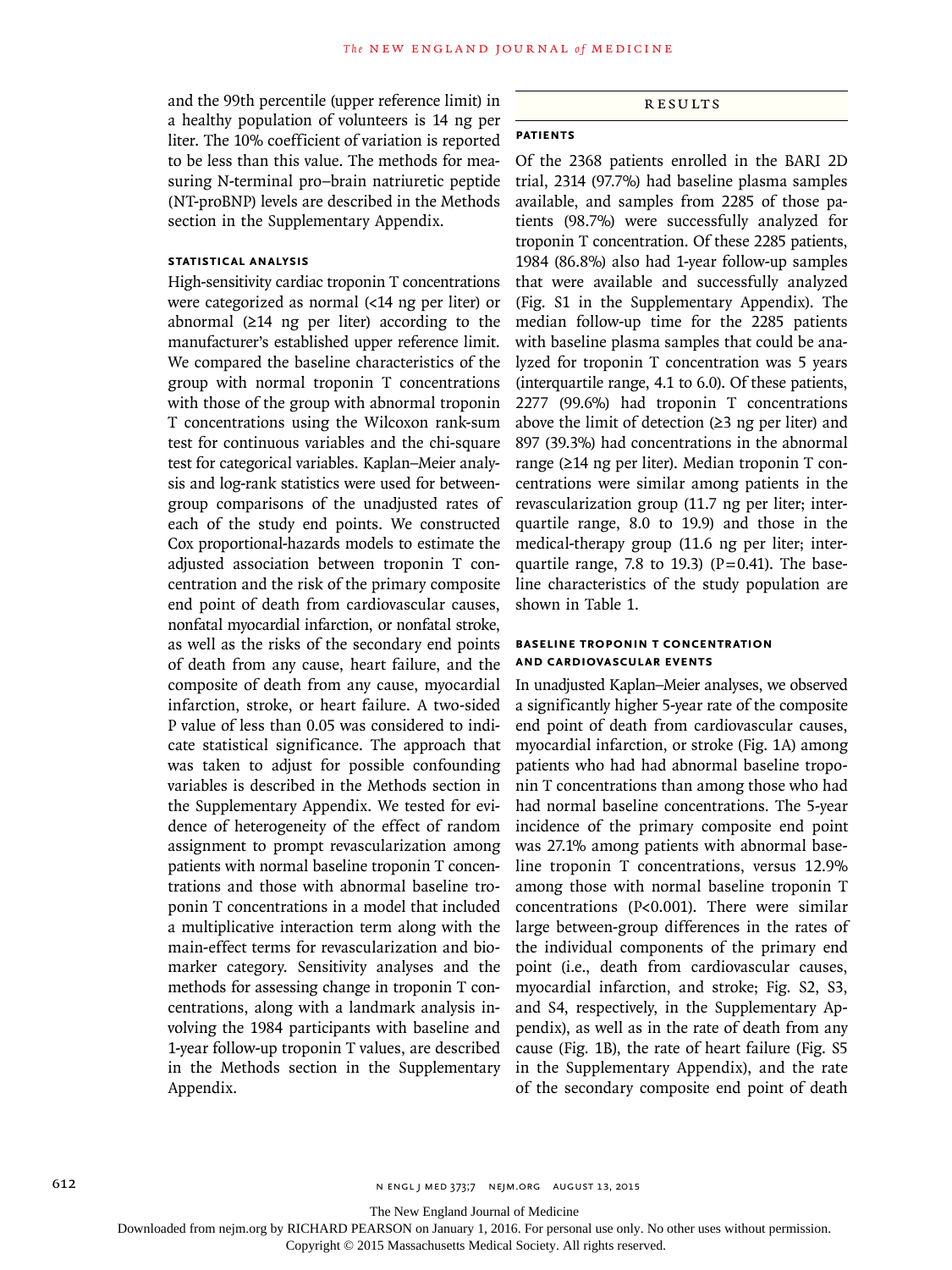from any cause, myocardial infarction, stroke, or heart failure (Fig. S6 in the Supplementary Appendix).

After adjustment for traditional cardiovascular risk factors, history of myocardial infarction, history of heart failure, factors related to the severity of type 2 diabetes, glomerular filtration rate, electrocardiographic abnormalities, myocardial jeopardy index (the proportion [0 to 100%] of the myocardium supplied by diseased coronary arteries), $12$  the number of coronary lesions, and abnormal ejection fraction, the adjusted hazard ratio for the composite end point among patients with abnormal baseline troponin T concentrations remained robust and significant (1.85; 95% confidence interval [CI], 1.48 to 2.32; P<0.001) (Table 2). The association of abnormal troponin T concentrations with death from cardiovascular causes and myocardial infarction, as well as with death from any cause, heart failure, and the composite of death from any cause, myocardial infarction, stroke, or heart failure remained significant after adjustment (Table S1); additional adjustment for log-transformed NT-proBNP concentrations led to attenuation of the point estimates. However, in the case of each of these end points, the risk estimates remained significant (Table S1, Model 4, in the Supplementary Appendix).

In secondary analyses that used baseline quintiles of troponin T concentration, the unadjusted rate of the primary end point at 5 years differed significantly across the five quintile groups; event rates were similar in the three lowest strata of troponin T concentration (<7.3 ng per liter,  $≥7.3$  to <10.0 ng per liter, and  $≥10.0$  to <14.0 ng per liter) and were substantially higher in the fourth quintile  $(≥14.0$  to <23.0 ng per liter) and the fifth quintile  $(\geq 23.0 \text{ ng per liter})$  (Fig. S7) in the Supplementary Appendix). Adjusted models confirmed the observation that cardiovascular risk was elevated only in patients with abnormal baseline troponin T concentrations (Table S2 in the Supplementary Appendix). In exploratory analyses, we observed that patients with abnormal baseline troponin T concentrations and NT-proBNP concentrations of 300 ng per liter or higher were at increased risk for adverse outcomes (Table S3 in the Supplementary Appendix).

**Revascularization and Cardiovascular Events** Among the patients included in this BARI 2D ancillary study, prompt revascularization was not associated with a significantly lower risk of the primary composite end point than that with medical therapy alone (hazard ratio, 0.98; 95% CI, 0.80 to 1.19;  $P=0.83$ ), a finding that is similar to the overall results of the BARI 2D trial<sup>11</sup>; this lack of significant benefit was seen both among patients with normal troponin T concentrations and among those with abnormal troponin T concentrations (Fig. 2). The effect of revascularization according to the two strata of troponin T concentration appeared to be consistent for each of the components of the primary composite end point, with no significant evidence of heterogeneity. Similar results were observed with respect to death from any cause, heart failure, and the composite end point of death from any cause, myocardial infarction, stroke, or heart failure (Fig. 2). In a series of sensitivity analyses, we again observed no benefit of revascularization across increasing quintiles of troponin T concentration (Table S4), when follow-up was truncated at 1 year (Table S5) or when patients with high concentrations of both troponin T and NT-proBNP were evaluated (Table S6 in the Supplementary Appendix). Finally, no evidence of heterogeneity was observed in analyses in which we used natural log-transformed troponin T concentration instead of categorical troponin T concentration (data not shown). We repeated these analyses separately in strata of patients who were eligible for revascularization with coronary-artery bypass grafting and those who were eligible for revascularization with percutaneous coronary intervention, and there was no differential benefit of revascularization among those with abnormal troponin T concentrations (Fig. S8 and S9 in the Supplementary Appendix).

# **Revascularization and Follow-up Troponin T Concentrations**

The 1984 patients with both a baseline and 1-year follow-up troponin T concentration available tended to be healthier than those for whom only one value was available (Table S7 in the Supplementary Appendix). There was a numerically small but statistically significant increase

The New England Journal of Medicine

Downloaded from nejm.org by RICHARD PEARSON on January 1, 2016. For personal use only. No other uses without permission.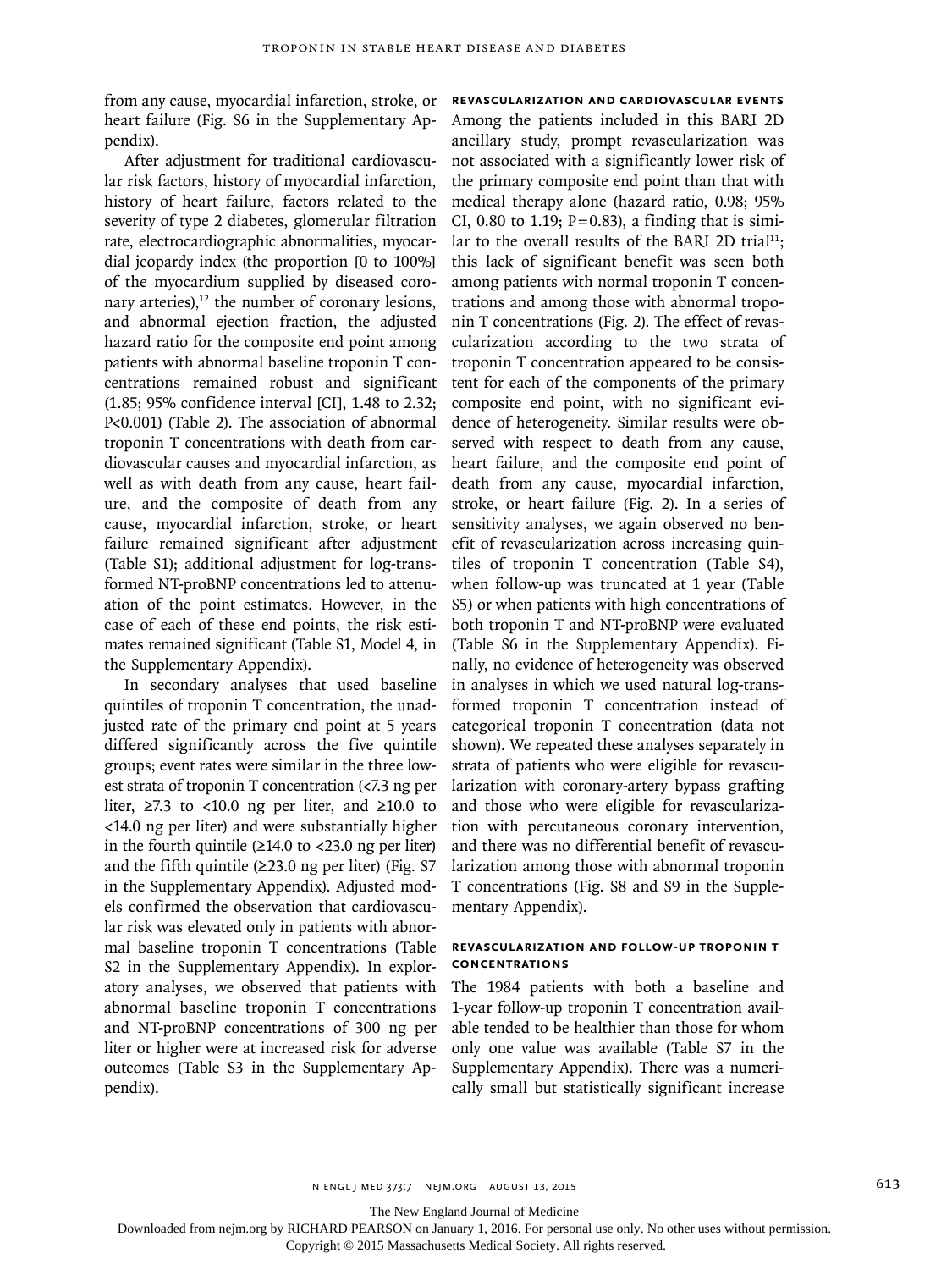| Table 1. Baseline Characteristics of the Study Population, According to High-Sensitivity Cardiac Troponin T Concentration.* |                                         |                                             |         |  |
|-----------------------------------------------------------------------------------------------------------------------------|-----------------------------------------|---------------------------------------------|---------|--|
| Characteristic                                                                                                              | Troponin T <14 ng/liter<br>$(N = 1388)$ | Troponin $T \ge 14$ ng/liter<br>$(N = 897)$ | P Value |  |
| Median age (IQR) - yr                                                                                                       | $61(55-68)$                             | $64(58 - 71)$                               | < 0.001 |  |
| Male sex - no./total no. (%)                                                                                                | 903/1388 (65.1)                         | 698/897 (77.8)                              | < 0.001 |  |
| Race or ethnic group - no./total no. (%) <sup>+</sup>                                                                       |                                         |                                             | 0.006   |  |
| White non-Hispanic                                                                                                          | 926/1388 (66.7)                         | 571/897 (63.7)                              |         |  |
| Black non-Hispanic                                                                                                          | 218/1388 (15.7)                         | 170/897 (19.0)                              |         |  |
| Hispanic                                                                                                                    | 164/1388 (11.8)                         | 127/897 (14.2)                              |         |  |
| Asian non-Hispanic                                                                                                          | 71/1388(5.1)                            | 24/897(2.7)                                 |         |  |
| Other non-Hispanic                                                                                                          | 9/1388(0.6)                             | 5/897(0.6)                                  |         |  |
| Median body-mass index (IQR) ::                                                                                             | $31.0(27.7 - 34.7)$                     | $30.9(27.3 - 35.0)$                         | 0.60    |  |
| Median blood pressure (IQR) — mm Hg                                                                                         |                                         |                                             |         |  |
| Systolic                                                                                                                    | $129(118-141)$                          | $130(119-145)$                              | 0.07    |  |
| <b>Diastolic</b>                                                                                                            | 74 (68-81)                              | $73(67-81)$                                 | 0.18    |  |
| Hypertension requiring treatment $-$ no./total no. (%)                                                                      | 1107/1371 (80.7)                        | 757/888 (85.2)                              | 0.006   |  |
| Hypercholesterolemia requiring treatment<br>$-$ no./total no. (%)                                                           | 1126/1367 (82.4)                        | 721/889 (81.1)                              | 0.45    |  |
| History of cigarette smoking - no./total no. (%)                                                                            | 919/1388 (66.2)                         | 608/897 (67.8)                              | 0.44    |  |
| History of myocardial infarction - no./total no. (%)                                                                        | 389/1369 (28.4)                         | 334/881 (37.9)                              | < 0.001 |  |
| History of congestive heart failure requiring treatment<br>$-$ no./total no. (%)                                            | 55/1377 (4.0)                           | 93/893 (10.4)                               | < 0.001 |  |
| History of stroke or TIA - no./total no. (%)                                                                                | 127/1388 (9.1)                          | 94/897 (10.5)                               | 0.29    |  |
| Median duration of diabetes mellitus (IQR) - yr                                                                             | $7.2(3.3-13.8)$                         | $10.4(4.9-17.9)$                            | < 0.001 |  |
| Chronic renal dysfunction - no./total no. (%)                                                                               | 13/1385 (0.9)                           | 57/887 (6.4)                                | < 0.001 |  |
| Median glycated hemoglobin (IQR) - %                                                                                        | $7.3(6.4 - 8.4)$                        | $7.4(6.5-8.7)$                              | 0.03    |  |
| Median lipids (IQR) - mg/dl                                                                                                 |                                         |                                             |         |  |
| Total cholesterol                                                                                                           | 165 (142-190)                           | $163(139-194)$                              | 0.68    |  |
| HDL cholesterol                                                                                                             | $37(32-43)$                             | $36(31-42)$                                 | 0.003   |  |
| LDL cholesterol                                                                                                             | $93(73 - 114)$                          | $90(72 - 115)$                              | 0.30    |  |
| Triglycerides                                                                                                               | 146.0 (100.0-215.0)                     | 151.5 (109.0-223.0)                         | 0.02    |  |
| Median estimated GFR (IQR) — ml/min/1.73 m <sup>2</sup>                                                                     | $80.3(66.7-94.9)$                       | 69.6 $(55.1 - 83.3)$                        | < 0.001 |  |
| Median NT-proBNP (IQR) - ng/liter                                                                                           | 93.0 (46.4-185.8)                       | 280.2 (104.2-719.8)                         | < 0.001 |  |
| Current medications - no./total no. (%)                                                                                     |                                         |                                             |         |  |
| Insulin                                                                                                                     | 322/1388 (23.2)                         | 314/897 (35.0)                              | < 0.001 |  |
| Aspirin                                                                                                                     | 1234/1381 (89.4)                        | 771/895 (86.1)                              | 0.02    |  |
| Statin                                                                                                                      | 1036/1385 (74.8)                        | 666/895 (74.4)                              | 0.84    |  |
| Median myocardial jeopardy index score (IQR) §                                                                              | 41.0 (24.0-60.0)                        | 46.0 (28.0-65.0)                            | 0.001   |  |
| Number of lesions with ≥50% stenosis<br>- no./total no. (%)                                                                 |                                         |                                             | < 0.001 |  |
| $0 - 1$                                                                                                                     | 470/1388 (33.9)                         | 216/897 (24.1)                              |         |  |
| $2 - 3$                                                                                                                     | 581/1388 (41.9)                         | 366/897 (40.8)                              |         |  |
| >3                                                                                                                          | 337/1388 (24.3)                         | 315/897 (35.1)                              |         |  |

The New England Journal of Medicine

Downloaded from nejm.org by RICHARD PEARSON on January 1, 2016. For personal use only. No other uses without permission.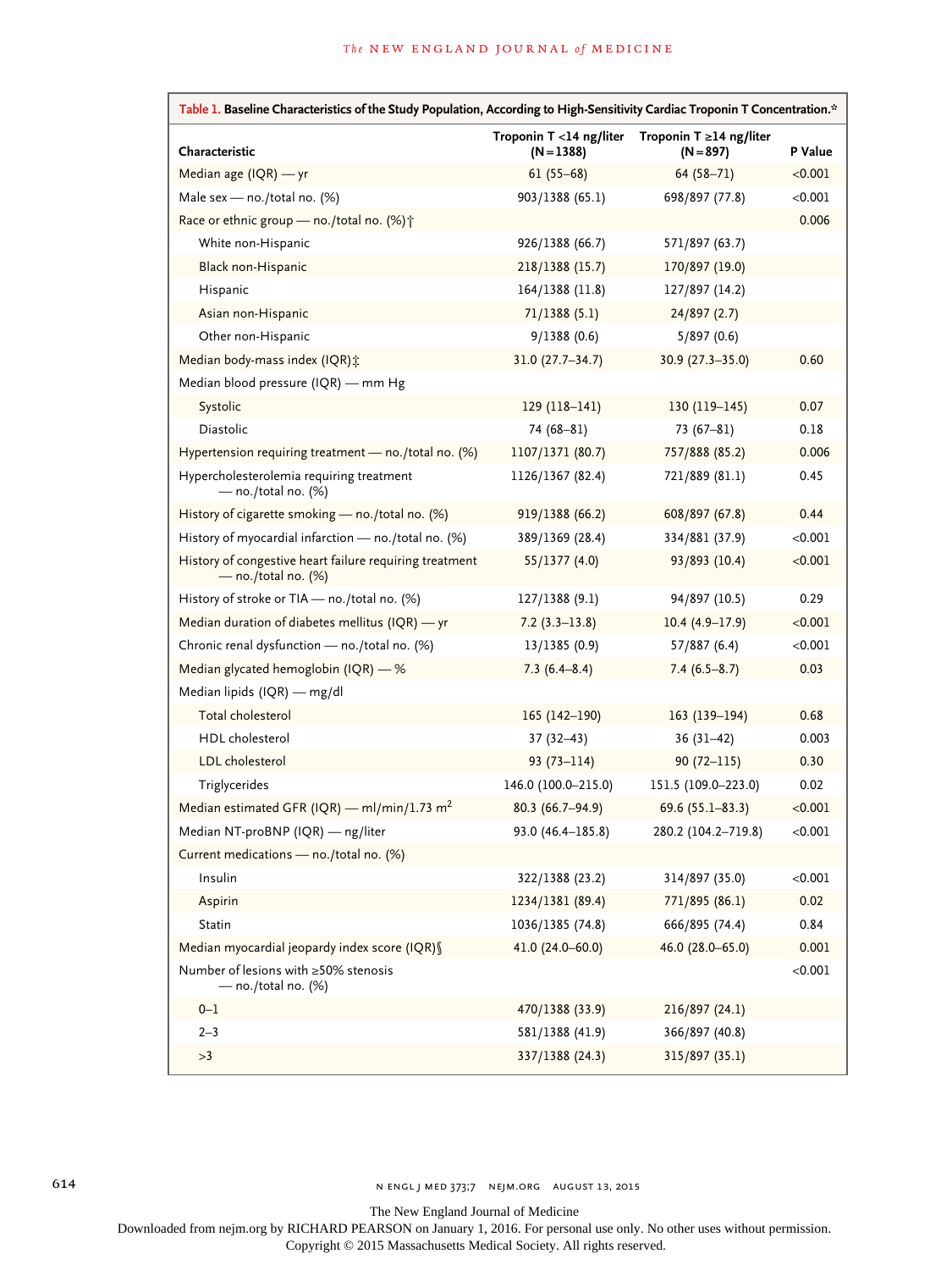| Table 1. (Continued.)                                               |                                            |                                              |                    |
|---------------------------------------------------------------------|--------------------------------------------|----------------------------------------------|--------------------|
| Characteristic<br>Number of vessels with lesions with ≥50% stenosis | Troponin $T < 14$ ng/liter<br>$(N = 1388)$ | Troponin T $\geq$ 14 ng/liter<br>$(N = 897)$ | P Value<br>< 0.001 |
| — no./total no. $(\%)$                                              |                                            |                                              |                    |
| 1                                                                   | 574/1386 (41.4)                            | 284/896 (31.7)                               |                    |
| $\mathcal{P}$                                                       | 491/1386 (35.4)                            | 326/896 (36.4)                               |                    |
| 3                                                                   | 321/1386 (23.2)                            | 286/896 (31.9)                               |                    |
| Proximal LAD stenosis of $\geq$ 50% — no./total no. (%)             | 174/1388 (12.5)                            | 130/897 (14.5)                               | 0.18               |
| LVEF $<$ 50% — no./total no. (%)                                    | 163/1388 (11.7)                            | 219/897 (24.4)                               | < 0.001            |
| Any ECG abnormality - no./total no. (%)                             | 656/1349 (48.6)                            | 575/869 (66.2)                               | < 0.001            |
| CABG revascularization stratum - no./total no. (%)                  | 429/1388 (30.9)                            | 322/897 (35.9)                               | 0.01               |
| Assignment to prompt revascularization<br>$-$ no./total no. (%)     | 675/1388 (48.6)                            | 453/897 (50.5)                               | 0.38               |

\* To convert the values for cholesterol to millimoles per liter, multiply by 0.02586. To convert the values for triglycerides to millimoles per liter, multiply by 0.01129. CABG denotes coronary-artery bypass grafting, ECG electrocardiogram, GFR glomerular filtration rate, HDL high-density lipoprotein, IQR interquartile range, LAD left anterior descending coronary artery, LDL low-density lipoprotein, LVEF left ventricular ejection fraction, NT-proBNP N-terminal pro–brain natriuretic peptide, and TIA transient ischemic attack.

† Race or ethnic group was self-reported.

‡ The body-mass index is the weight in kilograms divided by the square of the height in meters.

§ The myocardial jeopardy index is the proportion (0 to 100%) of the myocardium supplied by significantly diseased coronary arteries. Thus, a higher score represents more severe coronary artery disease and is associated with worse prognosis.

¶ In the Bypass Angioplasty Revascularization Investigation in Type 2 Diabetes trial, before randomization, patients were stratified according to the most appropriate method of coronary revascularization (percutaneous coronary intervention vs. CABG).

in troponin T concentration between baseline and 1 year among all the patients in the BARI 2D trial who had measures available at both time points (median, 3.4%; interquartile range, −4.8 to 11.1; P<0.001). This increase was similar among patients in the revascularization group (median, 3.7%; interquartile range, −5.1 to 11.5) and those in the medical-therapy group (median, 3.1%; interquartile range,  $-4.7$  to 10.6) (P=0.40) (Table S8 in the Supplementary Appendix). Most patients (86.4%) had troponin T concentrations at the 1-year follow-up that changed (increased or decreased) by 25% or less from the baseline value. The proportion of patients who had an increase of more than 25% in troponin T concentration was 6.7%, and the proportion who had a decrease of more than 25% in troponin T concentration was 6.9%. These proportions were similar in the revascularization and medicaltherapy groups (Table S8 in the Supplementary Appendix).

## **Changes in Troponin T Concentration and Cardiovascular Risk**

The baseline characteristics of the patients who had a decrease of more than 25% in troponin T concentration at 1 year, an increase of more than 25%, or a change (increase or decrease) of 25% or less are shown in Table S9 in the Supplementary Appendix. A baseline troponin T concentration of 14 ng per liter or higher, a longer duration of diabetes, and a higher baseline glycated hemoglobin level were independent predictors of an increase of more than 25% in troponin T concentration from baseline to 1 year (Table S10 in the Supplementary Appendix). In unadjusted landmark analyses, among the 1984 patients with both baseline and follow-up troponin T values, the 4-year rate of the primary composite end point of death from cardiovascular causes, myocardial infarction, or stroke (Fig. 3A) was nonsignificantly higher and the rate of the secondary composite end point of death from any

The New England Journal of Medicine

Downloaded from nejm.org by RICHARD PEARSON on January 1, 2016. For personal use only. No other uses without permission.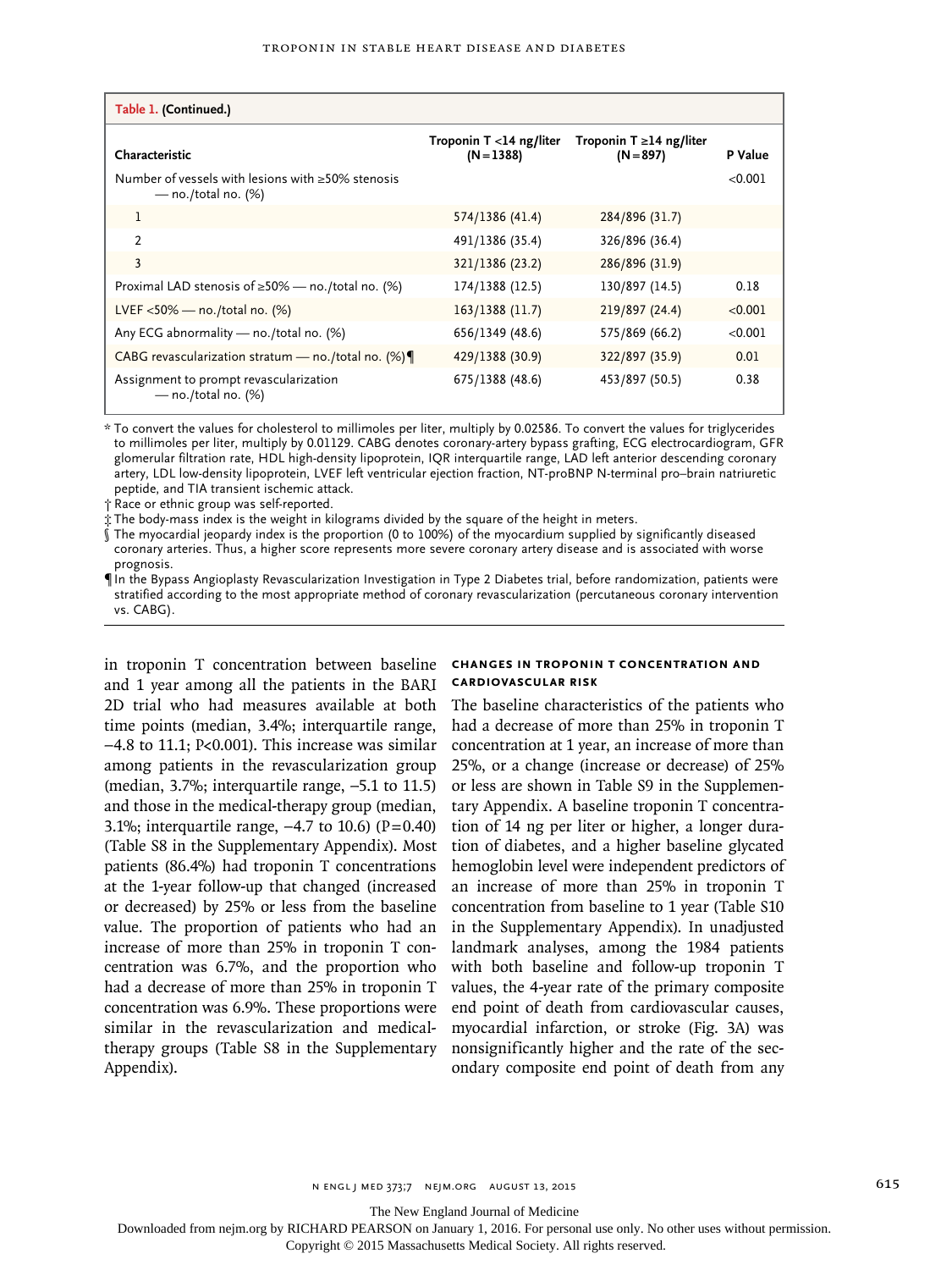

#### **Figure 1. Unadjusted Kaplan–Meier Estimates of Adverse Outcomes over 5 Years.**

The primary end point (Panel A) was a composite of death from cardiovascular causes, myocardial infarction, or stroke. Death from any cause (Panel B) was a secondary end point. Data are shown for patients with an abnormal high-sensitivity cardiac troponin T level (≥14 ng per liter) at baseline, as compared with those with a normal level (<14 ng per liter) at baseline, who were enrolled in the Bypass Angioplasty Revascularization Investigation in

> cause, myocardial infarction, stroke, or heart failure (Fig. 3B) was significantly higher in those who had an increase of more than 25% in troponin T concentration from baseline to 1 year, as compared with those who had an increase or ponin T concentration and the subsequent risk

decrease of 25% or less and with those who had a decrease of more than 25%. In adjusted models, in which an increase or decrease in troponin T concentration of 25% or less was considered the reference category, both baseline troponin T concentration and an increase of more than 25% in troponin T concentration were independent predictors of the primary composite end point and the secondary composite end point (Table S11 in the Supplementary Appendix).

## Discussion

In this study involving patients with both type 2 diabetes and stable ischemic heart disease, baseline cardiac troponin T concentrations above the upper limit of normal were associated with approximately a doubling of the risks of myocardial infarction, stroke, heart failure, death from cardiovascular causes, and death from any cause. Nearly 40% of the patients in our study had a high-sensitivity cardiac troponin T concentration at baseline that was above the upper reference limit used to define myocardial injury. The incidence of the primary composite end point of death from cardiovascular causes, myocardial infarction, or stroke at 5 years in this group was 27%, which was double the rate in the group with normal baseline troponin T concentrations. Similar results were seen with respect to other important outcomes, such as the secondary composite outcome of death from any cause, myocardial infarction, stroke, or heart failure. The addition of prompt coronary revascularization to intensive medical therapy did not improve the outcome in these patients. Despite aggressive medical therapy for type 2 diabetes and stable ischemic heart disease, the median troponin T concentration increased over 1 year of follow-up, and no significant reductions in troponin T concentrations were observed in patients who underwent coronary revascularization. Finally, the patients in the BARI 2D trial who had an increase of more than 25% in troponin T concentration from baseline to the 1-year follow-up had a worse outcome than those who had a stable or decreasing troponin T concentration.

The strength of the relationship between tro-

616 **616** N ENGL | MED 373;7 NEIM.ORG AUGUST 13, 2015

The New England Journal of Medicine

Downloaded from nejm.org by RICHARD PEARSON on January 1, 2016. For personal use only. No other uses without permission.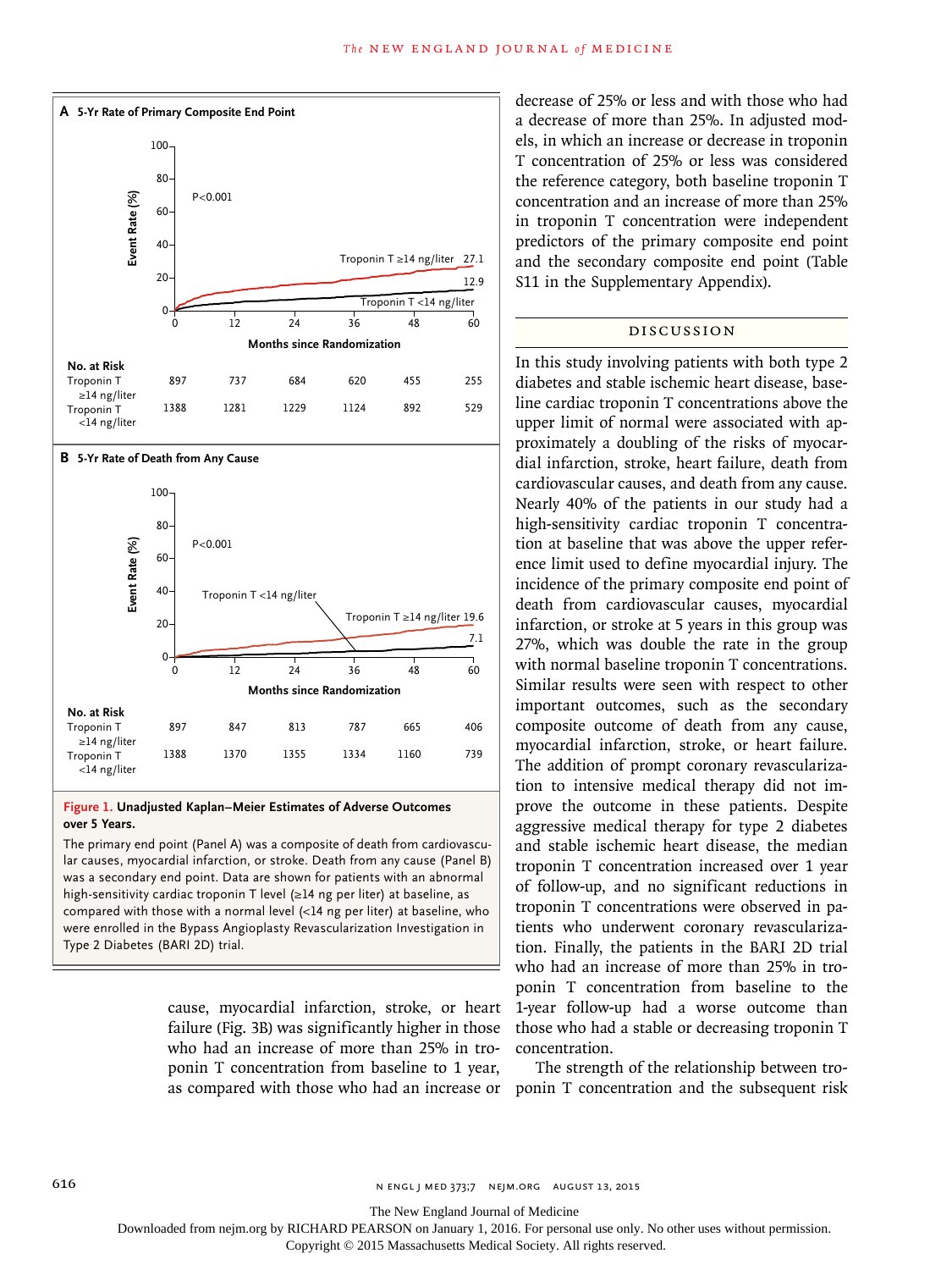of myocardial infarction, stroke, heart failure, death from cardiovascular causes, and death from any cause suggests that high-sensitivity cardiac troponin T concentration is a powerful prognostic marker in patients who have both type 2 diabetes and stable ischemic heart disease. The relationship that we observed in our study was independent of the possible confounding variables of traditional risk factors, measures of diabetes severity, the extent of coronary artery disease, electrocardiographic abnormalities, left ventricular ejection fraction, and renal function. All the patients enrolled in the BARI 2D trial received intensive medical therapy, with substantial and clinically significant reductions in blood pressure and in levels of low-density lipoprotein cholesterol, triglycerides, and glycated hemoglobin during the course of the trial.<sup>13</sup> Despite this intensive medical therapy, patients with high-sensitivity troponin T concentrations of 14 ng per liter or higher at baseline were at substantial residual risk for death from cardiovascular causes, myocardial infarction, or stroke, with an absolute risk of more than 27% at 5 years.

Prompt revascularization did not appear to alter the risk of adverse outcomes, including death from any cause and heart failure, in patients with abnormal concentrations of troponin T. These results differ from those of another randomized trial of an early invasive strategy for patients with acute coronary syndromes, in which the benefit of that strategy was seen only among patients with elevated troponin I concentrations.2 The use of high-sensitivity troponin assays facilitates the diagnosis of myocardial infarction, $14,15$  but the effects of this improved accuracy on patient outcomes remain uncertain. In one recent study involving patients with acute coronary syndromes, troponin T concentration was a predictor of adverse outcomes only among those who received noninvasive treatment, and the use of this measure identified patients who were more likely to benefit from treatment with ticagrelor than from treatment with clopidogrel.16 In our study involving patients with both type 2 diabetes and stable ischemic heart disease, troponin T concentration was a predictor of adverse cardiovascular outcomes regardless of revascularization strategy, and prompt revascu-

| Table 2. Hazard Ratio for Major Cardiovascular Events in Adjusted Models, |
|---------------------------------------------------------------------------|
| According to Baseline Cardiac Troponin T Concentration.*                  |

| Model                 | Troponin T <14 ng/liter<br>$(N = 1388)$ | Troponin T $\geq$ 14 ng/liter<br>$(N = 897)$ | P Value |
|-----------------------|-----------------------------------------|----------------------------------------------|---------|
| hazard ratio (95% CI) |                                         |                                              |         |
| Model 1 <sup>+</sup>  | Reference                               | $2.35(1.91 - 2.89)$                          | < 0.001 |
| Model 2:              | Reference                               | $2.00(1.61 - 2.49)$                          | < 0.001 |
| Model 3\              | Reference                               | $1.85(1.48 - 2.32)$                          | < 0.001 |
| Model 41              | Reference                               | $1.56(1.22 - 1.99)$                          | < 0.001 |

\* In the subgroup of patients who had baseline high-sensitivity cardiac troponin T concentrations of less than 14 ng per liter, 158 events of the primary composite end point (death from cardiovascular causes, myocardial infarction, or stroke) occurred, representing an event rate of 12.9%; in the subgroup with baseline troponin T concentrations of 14 ng per liter or more, 210 events of the primary composite end point occurred, representing an event rate of 27.1% (P<0.001 for the comparison between the two subgroups).

 $\dagger$  Model 1 was adjusted for age, race, sex, and assignment to revascularization. ‡ Model 2 was adjusted for age, race, sex, assignment to revascularization, systolic blood pressure, history of smoking, history of stroke or transient ischemic attack, history of myocardial infarction, history of heart failure, total and high-density lipoprotein cholesterol, glycated hemoglobin, baseline insulin use, body-mass index, and estimated glomerular filtration rate.

§ Model 3 was adjusted for the factors in model 2 plus the myocardial jeopardy index, the number of coronary-artery lesions, left ventricular ejection fraction less than 50%, and major electrocardiographic abnormalities.

¶ Model 4 was adjusted for the factors in model 3 plus natural log-transformed N-terminal pro–brain natriuretic peptide concentration.

larization did not lead to reductions in the composite outcome in patients with abnormal troponin T concentrations at baseline. The circulating concentrations of cardiac troponin T observed in the BARI 2D trial, however, were much lower than those that are seen in patients with acute coronary syndromes.<sup>2,16</sup> Indeed, conventional troponin T assays would have been unable to detect any circulating cardiac troponin in most of the patients in the BARI 2D trial. Our results suggest that the factors leading to troponin release in patients with stable ischemic heart disease, including chronic injury from small-vessel ischemia, hypertension, metabolic abnormalities, and renal dysfunction, may be less responsive to epicardial coronary revascularization than the ischemic injury that leads to troponin release in patients with acute coronary syndromes.7-9,16-18

The association of an abnormal troponin T concentration with adverse outcome bears special emphasis because of the 40% prevalence of abnormal troponin T concentration in the BARI 2D population. In this study, patients with

The New England Journal of Medicine

Downloaded from nejm.org by RICHARD PEARSON on January 1, 2016. For personal use only. No other uses without permission.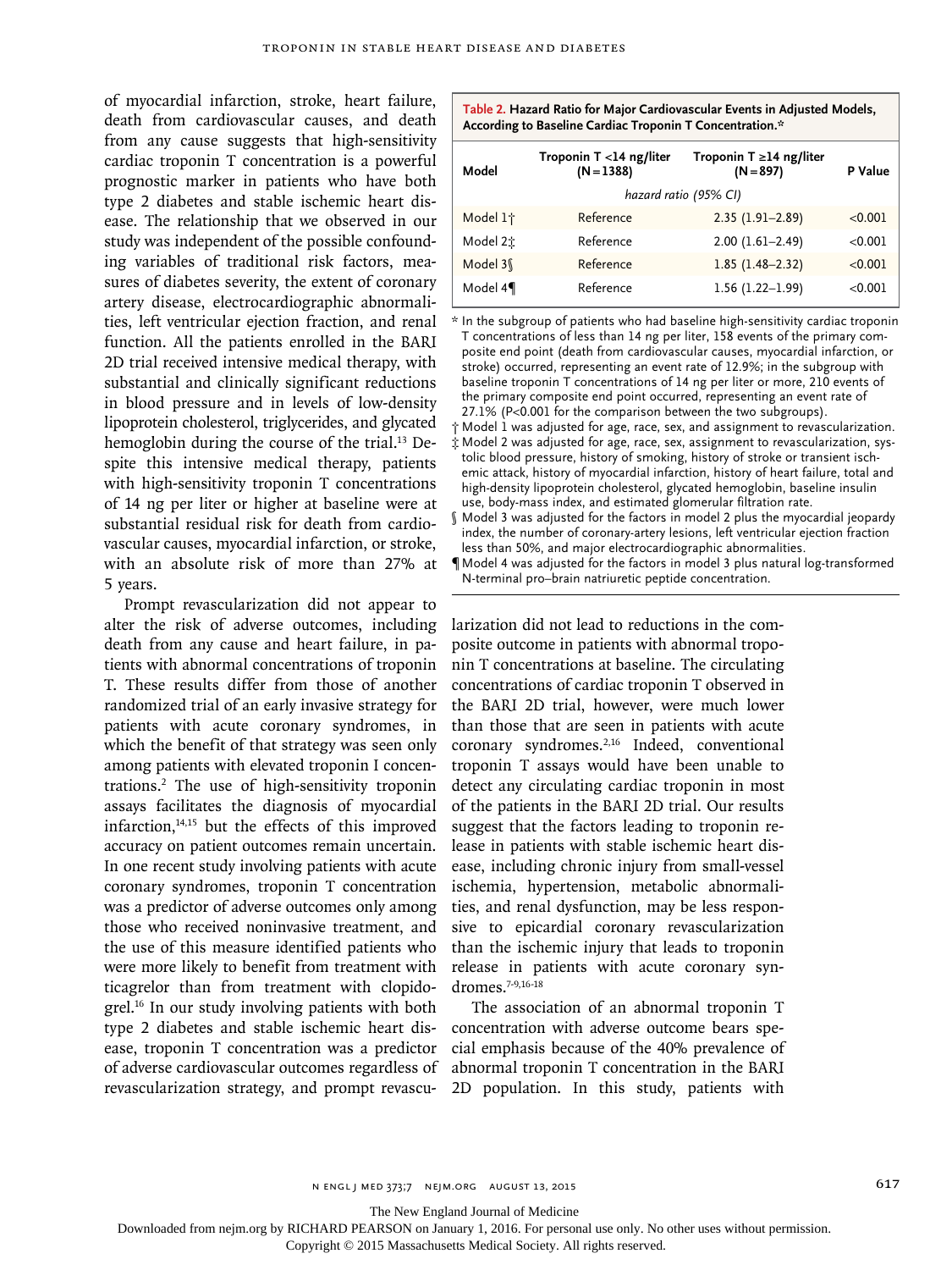|                                                                          | Revascularization       | Medical-Therapy |                                    |                                         |                     | P Value for   |
|--------------------------------------------------------------------------|-------------------------|-----------------|------------------------------------|-----------------------------------------|---------------------|---------------|
| Subgroup                                                                 | Group                   | Group           |                                    | Hazard Ratio (95% CI)                   |                     | Heterogeneity |
|                                                                          | $5-yr$ event rate $(%)$ |                 |                                    |                                         |                     |               |
| Death from cardiovascular causes.<br>myocardial infarction, or stroke    |                         |                 |                                    |                                         |                     | 0.99          |
| Troponin T <14 ng/liter                                                  | 11.8                    | 14.0            |                                    |                                         | $0.96(0.71 - 1.30)$ |               |
| Troponin T ≥14 ng/liter                                                  | 26.5                    | 27.6            |                                    |                                         | $0.96(0.74 - 1.25)$ |               |
| Death from cardiovascular causes                                         |                         |                 |                                    |                                         |                     | 0.05          |
| Troponin T <14 ng/liter                                                  | 2.6                     | 4.4             |                                    |                                         | $0.63(0.34 - 1.14)$ |               |
| Troponin T ≥14 ng/liter                                                  | 11.7                    | 10.1            |                                    |                                         | $1.27(0.85 - 1.91)$ |               |
| Myocardial infarction                                                    |                         |                 |                                    |                                         |                     | 0.28          |
| Troponin T <14 ng/liter                                                  | 8.2                     | 10.1            |                                    |                                         | $0.94(0.66 - 1.35)$ |               |
| Troponin T ≥14 ng/liter                                                  | 15.6                    | 21.7            |                                    |                                         | $0.72$ (0.52-1.00)  |               |
| Stroke                                                                   |                         |                 |                                    |                                         |                     | 0.75          |
| Troponin T <14 ng/liter                                                  | 2.1                     | 2.5             |                                    |                                         | $0.87(0.43 - 1.77)$ |               |
| Troponin T ≥14 ng/liter                                                  | 4.6                     | 4.2             |                                    |                                         | $1.03(0.51 - 2.05)$ |               |
| Death from any cause                                                     |                         |                 |                                    |                                         |                     | 0.20          |
| Troponin T <14 ng/liter                                                  | 6.4                     | 7.7             |                                    |                                         | $0.77(0.53 - 1.14)$ |               |
| Troponin T ≥14 ng/liter                                                  | 19.4                    | 19.8            |                                    |                                         | $1.06(0.80 - 1.39)$ |               |
| Heart failure                                                            |                         |                 |                                    |                                         |                     | 0.32          |
| Troponin T <14 ng/liter                                                  | 11.5                    | 10.7            |                                    |                                         | $1.07(0.78 - 1.47)$ |               |
| Troponin T ≥14 ng/liter                                                  | 23.8                    | 27.6            |                                    |                                         | $0.87(0.67 - 1.13)$ |               |
| Death from any cause, myocardial<br>infarction, stroke, or heart failure |                         |                 |                                    |                                         |                     | 0.24          |
| Troponin T <14 ng/liter                                                  | 22.3                    | 22.2            |                                    |                                         | $1.03(0.83 - 1.29)$ |               |
| Troponin $T \geq 14$ ng/liter                                            | 42.2                    | 47.8            |                                    |                                         | $0.87(0.71 - 1.05)$ |               |
|                                                                          |                         | 0.25            | 0.50<br>1.00                       | 2.00                                    | 4.00                |               |
|                                                                          |                         |                 | Revascularization<br><b>Better</b> | <b>Medical Therapy</b><br><b>Better</b> |                     |               |

### **Figure 2. Hazard Ratios for the Primary Composite End Point and Selected Secondary End Points.**

Data are shown for the patients who were randomly assigned to either prompt revascularization plus intensive medical therapy (revascularization group) or intensive medical therapy alone (medical-therapy group), stratified according to a normal (<14 ng per liter) or an abnormal (≥14 ng per liter) high-sensitivity cardiac troponin T concentration at baseline. The size of the boxes is proportional to the size of the subgroups.

> known coronary anatomy, stable coronary heart disease, diabetes, and abnormal troponin T concentration did not benefit from percutaneous coronary intervention, and the potential benefit of coronary-artery bypass grafting was the same regardless of baseline troponin T concentration. These results, when viewed in the context of other trials involving patients with chronic stable angina, emphasize the importance of taking a detailed history in distinguishing stable from unstable coronary heart disease and support initial medical therapy as a reasonable first approach in patients who do not have unstable coronary artery disease. $11,19,20$  The high prevalence of abnormal troponin T concentration, at least according to the established threshold of

widespread use of this assay in populations similar to the population enrolled in the BARI 2D trial could lead to an increase in the use of revascularization procedures that, on the basis of our findings, appear to offer little benefit with respect to the reduction of key outcomes, including a composite of death from any cause, myocardial infarction, stroke, or heart failure. However, increasing the threshold at which troponin T concentration would be considered abnormal ignores the risk of adverse cardiovascular outcomes in patients with troponin T concentrations between 14 and 23 ng per liter, for whom there was also no evident benefit of revascularization.

14 ng per liter, raises the possibility that the the proportion of patients who had an abnormal Revascularization did not appear to reduce

The New England Journal of Medicine

Downloaded from nejm.org by RICHARD PEARSON on January 1, 2016. For personal use only. No other uses without permission.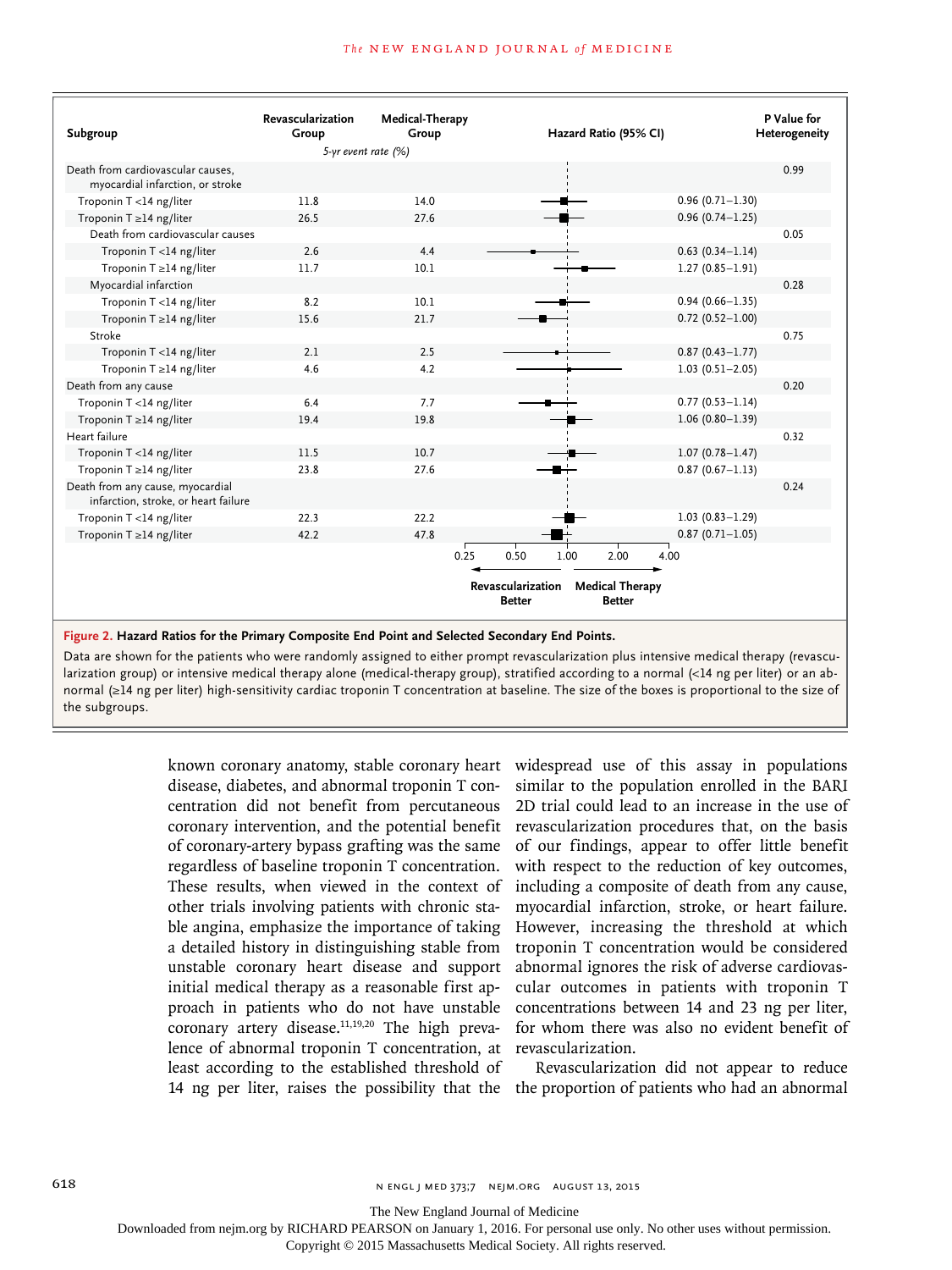troponin T concentration at follow-up. An increase of more than 25% in troponin T concentration at follow-up was uncommon among the patients in our study (approximately 7%), but we found that the patients with this percentage increase, as compared with those with a stable troponin T concentration, were at an increased risk for death from cardiovascular causes, myocardial infarction, or stroke, even after the analysis was adjusted for a wide array of possible confounding variables. This observation is consistent with the findings from previous studies of the association between change in troponin concentration and outcome in a population of patients with hypercholesterolemia<sup>21</sup> and in a population of elderly patients.<sup>9</sup> However, troponin concentrations in our study appeared to be more stable over time than they were in those populations. These observations raise the possibility that serial measurements of troponin concentration may improve its prognostic value and that persistently elevated and increasing troponin concentrations may be the best predictors of adverse outcomes.

The strengths of our study include the random assignment to prompt revascularization plus intensive medical therapy or to intensive medical therapy alone and the relatively large number of patients in the subgroup with abnormal troponin T concentrations. The limitations include the lack of power to detect a treatment effect of revascularization in subgroups such as those defined according to baseline troponin concentration and the fact that 13% of the patients who had troponin T concentrations available at baseline did not have follow-up values available. Although 14 ng per liter is the current established upper reference limit for troponin T in both men and women, there has been interest in developing more age- and sex-specific reference limits.1,22,23

In conclusion, the results of this study showed a strong, consistent association between baseline concentrations of circulating cardiac troponin T and the risk of death from any cause, myocardial infarction, stroke, and heart failure in patients with both type 2 diabetes and stable ischemic heart disease. In this population, 40% of patients had troponin T concentrations above no differential benefit of prompt coronary revasthe upper reference limit of 14 ng per liter, and



**Figure 3. Unadjusted Kaplan–Meier Estimates.**

136 1715 133

Unadjusted Kaplan–Meier estimates are shown for the rate of the primary composite end point of death from cardiovascular causes, myocardial infarction, or stroke (Panel A) and for the rate of the secondary composite end point of death from any cause, myocardial infarction, stroke, or heart failure (Panel B), according to the change in high-sensitivity cardiac troponin T concentration from baseline to 1-year follow-up. The 4-year event rates are derived from a landmark analysis starting at the time of plasma sample collection at 1 year and continuing to the close of the study 4 years later. I bars indicate 95% confidence intervals. Data on the numbers of events and numbers at risk are for the 1984 patients in the BARI 2D trial who had both baseline and 1-year follow-up troponin T concentrations available.

10

1123 112

126

592

21

cularization was observed.

The New England Journal of Medicine

Downloaded from nejm.org by RICHARD PEARSON on January 1, 2016. For personal use only. No other uses without permission.

Copyright © 2015 Massachusetts Medical Society. All rights reserved.

**No. at Risk**